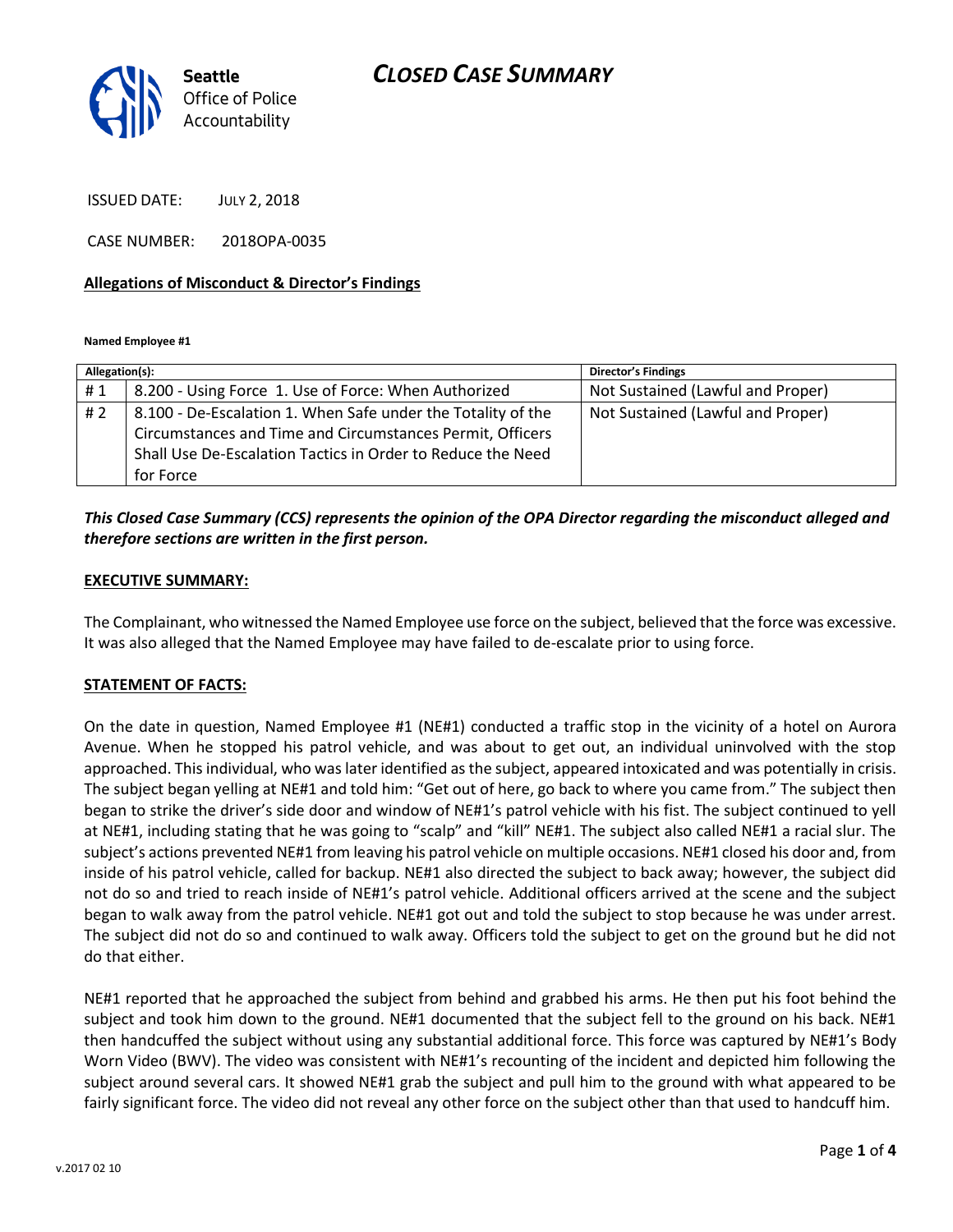# *CLOSE CASE SUMMARY*



OPA CASE NUMBER: 2018OPA-0035

The subject later complained that his ribs were broken when he was "body slammed" to the ground. Medical assistance was called and he was examined by the Seattle Fire Department (SFD). SFD determined that there were no substantial injuries to the subject's ribs and that he had no broken bones. Regardless, based on the allegations, a supervisor who had responded to the scene screened the force with the Department's Force Investigation Team (FIT). FIT declined to respond to the scene and advised that a Type II investigation was appropriate. The supervisor ensured that a Type II investigation was completed.

As part of his review of this incident, the supervisor spoke to a witness to the incident – the Complainant, who worked at the hotel. She stated that NE#1 did not have to use the force that she had witnessed. She believed that, by doing so, NE#1 injured the subject. Accordingly, the supervisor interpreted the Complainant's statements as making an excessive force complaint and forwarded that complaint to OPA. This investigation ensued.

As part of its investigation, OPA reviewed the documentation relating to this case, as well as the Department video. OPA also interviewed the Complainant. She indicated that she "didn't see that much of the incident" because she was inside at the time it occurred. She noted that the subject was "annoying" to the police and that the subject hates the police.

OPA tried to interview the subject but was unsuccessful. The subject ultimately pleaded guilty to assault and harassment stemming from this incident.

OPA interviewed two witness officers. Both observed the force used by NE#1 and believed that it was consistent with policy. OPA also interviewed a sergeant from the Training Unit. He stated that the takedown used by NE#1 was not a trained tactic; however, he told OPA that he did not see anything during his review of the video that he believed to be out of policy.

### **ANALYSIS AND CONCLUSIONS:**

## **Named Employee #1 - Allegation #1** *8.200 - Using Force 1. Use of Force: When Authorized*

SPD Policy 8.200(1) requires that force used by officers be reasonable, necessary and proportional. Whether force is reasonable depends "on the totality of the circumstances" known to the officers at the time of the force and must be balanced against "the rights of the subject, in light of the circumstances surrounding the event." (8.200(1).) The policy lists a number of factors that should be weighed when evaluating reasonableness. (*See id.*) Force is necessary where "no reasonably effective alternative appears to exist, and only then to the degree which is reasonable to effect a lawful purpose." (*Id.*) Lastly, the force used must be proportional to the threat posed to the officer. (*Id.*)

Here, NE#1 was dealing with an intoxicated and likely mentally disturbed individual. The subject had threatened to scalp and kill NE#1, had attempted to physically assault him, and had repeatedly struck his patrol vehicle. When NE#1 told the subject that he was under arrest and directed him to stop, the subject did not do so. He further did not get on the ground when told to. Based on the subject's demonstrated violent behavior, it was necessary to place him under arrest and to do so quickly. NE#1 acted accordingly.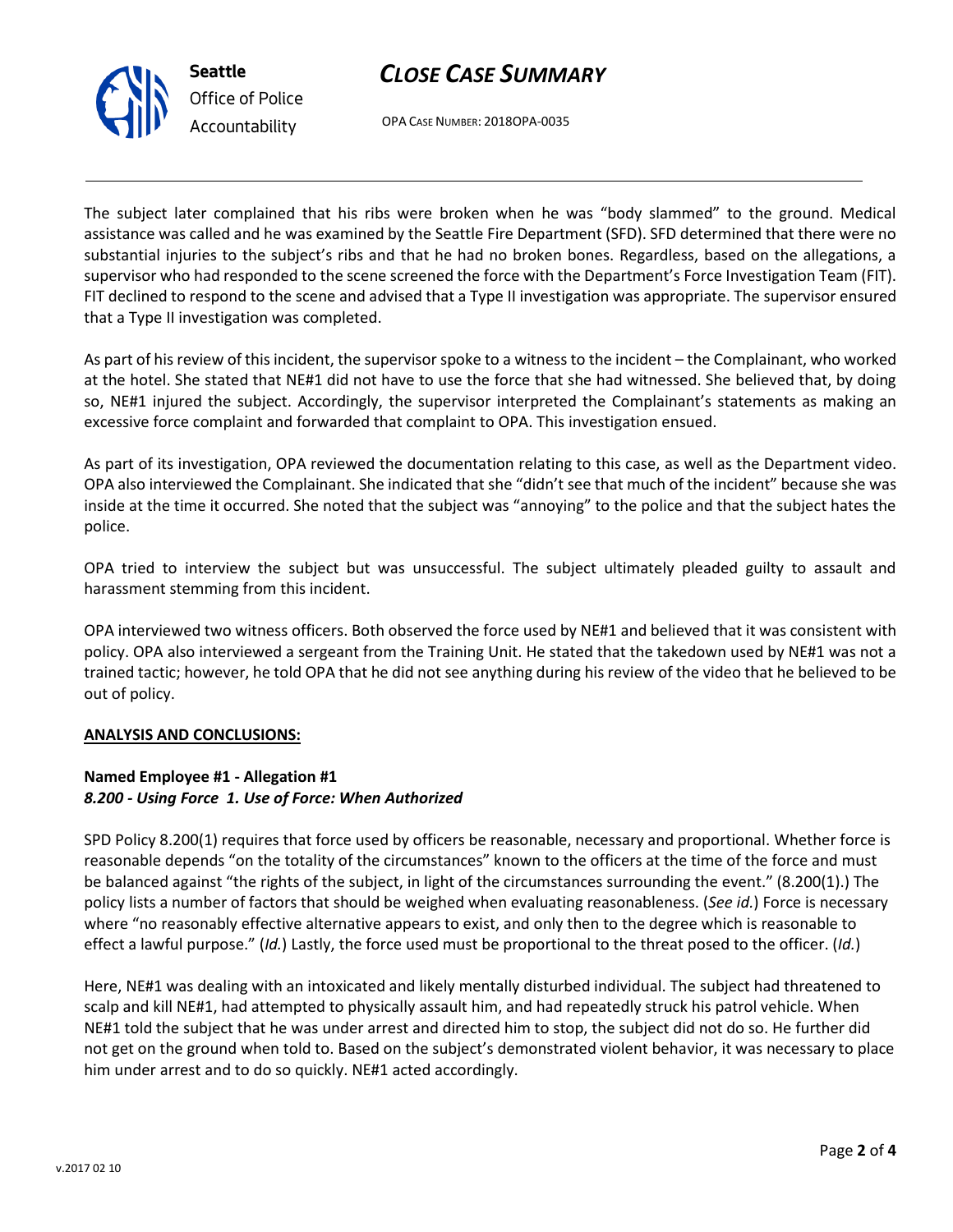# *CLOSE CASE SUMMARY*



OPA CASE NUMBER: 2018OPA-0035

For these reasons, the force used by NE#1 was reasonable. While not a trained tactic, the force was sufficient to get the subject on the ground quickly and to put him in a position to be handcuffed. The force was also necessary under the circumstances to effectuate the lawful purpose of arresting the subject. Moreover, I find that, at that time, NE#1 did not believe that there was any reasonably effective alternative to the force used. I also conclude that the force used by NE#1 was proportional to the threat facing him. The force was utilized to get the subject onto the ground quickly and then to place him in into custody. Once NE#1 was on the ground, the force was modulated. I note that, apart from the takedown, NE#1 used no other substantial force.

Lastly, that NE#1's tactic was not trained does not necessarily yield it out of policy. While it is strongly preferred that officers apply trained tactics when possible, the failure to do so does not, in and of itself, constitute a policy violation. Indeed, the circumstances of a given case may dictate that trained tactics are not feasible. Here, I find that the force was reasonable, necessary, and proportional, and, even though the tactic used was not trained, it was appropriate under the circumstances.

For the above reasons, I recommend that this allegation be Not Sustained – Lawful and Proper.

Recommended Finding: **Not Sustained (Lawful and Proper)**

### **Named Employee #1 - Allegation #2**

## *8.100 - De-Escalation 1. When Safe under the Totality of the Circumstances and Time and Circumstances Permit, Officers Shall Use De-Escalation Tactics in Order to Reduce the Need for Force*

"De-escalation tactics and techniques are actions used by officers, when safe and without compromising law enforcement priorities, that seek to minimize the likelihood of the need to use force during an incident and increase the likelihood of voluntary compliance." (SPD Policy 8.100-POL-1.)

The policy further instructs that: "When safe and feasible under the totality of circumstances, officers shall attempt to slow down or stabilize the situation so that more time, options and resources are available for incident resolution." (*Id*.) Officers are also required, "when time and circumstances permit," to "consider whether a subject's lack of compliance is a deliberate attempt to resist or an inability to comply based on factors" such as "mental impairment…drug interaction…[and/or] behavioral crisis." (*Id*.)

NE#1 told OPA that he made a number of attempts to de-escalate this situation prior to using force. He initially closed himself into his patrol vehicle and gave the subject verbal commands to back away. When other officers arrived and the subject began to walk away, NE#1 told him to stop and informed him that he was under arrest. Multiple officers told the subject to get on the ground. However, the subject did not comply with any of these lawful orders.

NE#1 expressed the need to place the subject under arrest quickly. The subject had threatened to kill and scalp him, had actually engaged in violent acts towards him, was intoxicated and possibly in crisis, and posed a potential threat not only to the officers but also to community members in the vicinity. At that point, it was clear that the ongoing de-escalation attempts by the officers were not working and that further attempts would be futile. While this may have been based, in part, on the subject's mental and physical condition, this did not preclude the eventual use of force.